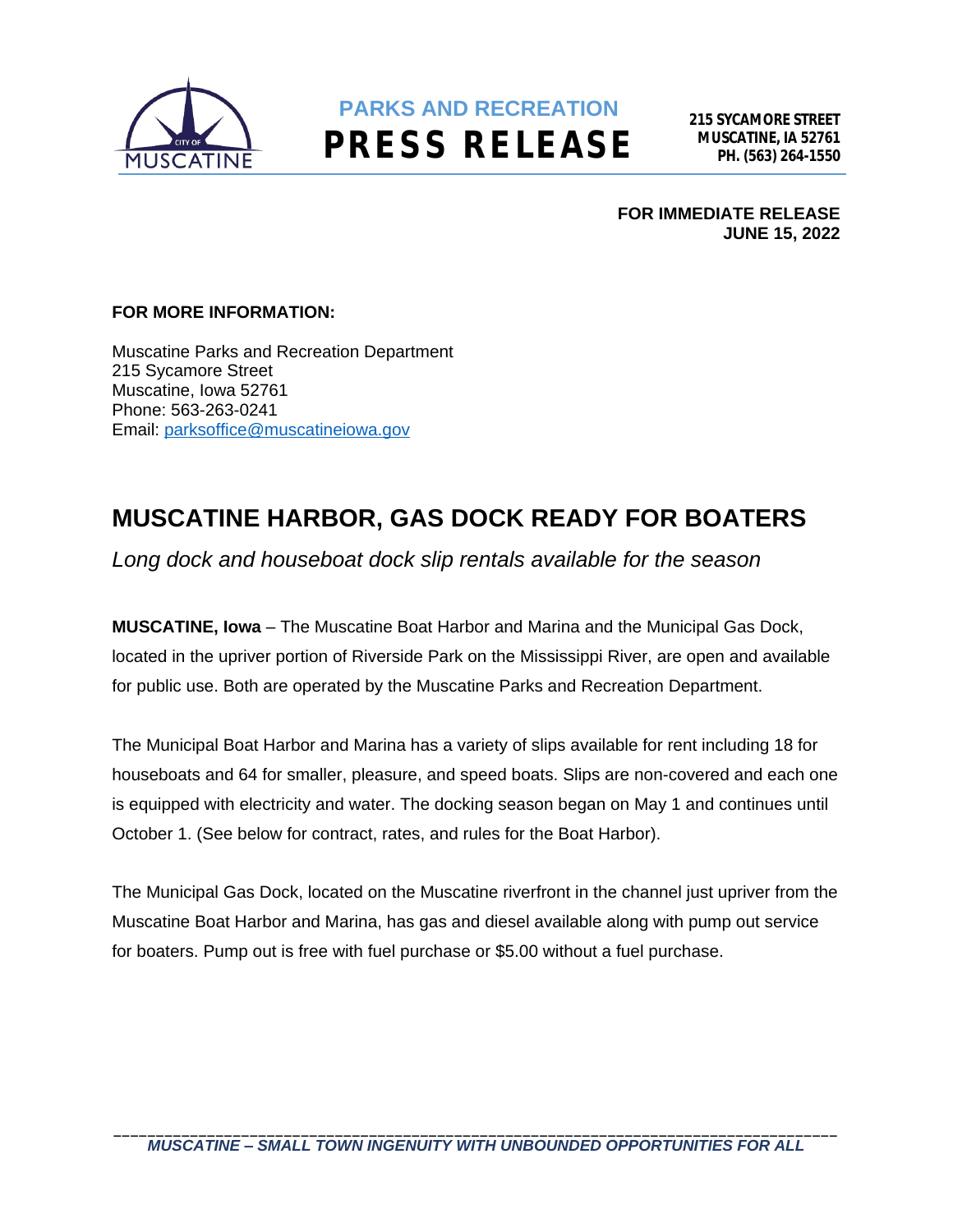

# **PARKS AND RECREATION PRESS RELEASE**





The Gas Dock is open 5-7 p.m. on Fridays, and 10 a.m.-2 p.m. on Saturdays and Sundays, weather permitting. Fuel is also available during the weekdays by calling the Parks and Recreation office at (563) 263-0241 between the hours of 8 a.m. and 3 p.m.

The Parks and Recreation Department would like to remind boat owners that slip rentals are currently being taken with plenty of slips still available to rent for the season. The Muscatine Municipal Boat Harbor and Marina is the perfect place to store your boat for the season, allowing you more time on the water and less time launching and retrieving your craft. Contact the Parks and Recreation Department office to reserve your slip over the phone at (563) 263 0241 or via email at [parksoffice@muscatineiowa.gov.](mailto:parksoffice@muscatineiowa.gov)